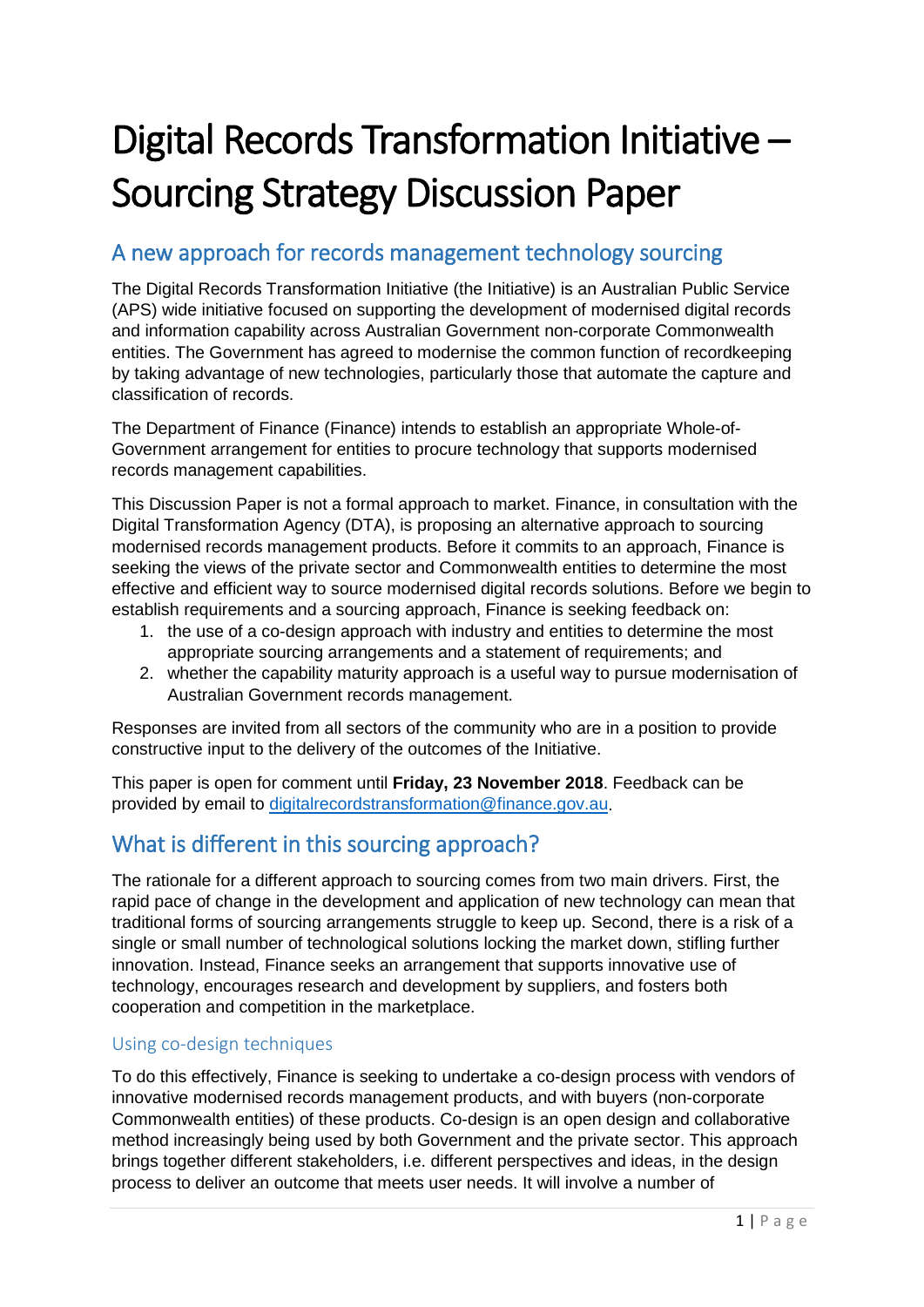communities of practice or workshops to build and test concepts/ideas to deliver an innovative approach to sourcing modernised records management solutions. An appropriate sourcing mechanism that has the potential to encourage innovation and digital records management solution requirements will be determined through this process.

#### Using capability maturity for requirements

To develop requirements for an Approach to Market, Finance is developing a maturity model based on several dimensions of capability with the aim of improving government's information management, and enabling vendors to invest in and offer solutions that increase their ability to meet the changing business requirements of government. This capability model encompasses both agency (business) capability, and industry (technical) capability. Further information is at Attachment A.

To assist with automated decision-making, Finance will require the market to incorporate open data standards that will allow for the Australian Government Records Interoperability Framework (AGRIF). The AGRIF aims to support a federated view of the information created by, for, and sent to, the Australian Government and which describes the meaning and characteristics of information in a consistent way. Through the adoption of the AGRIF, a federated approach can be pursued regardless of the number of systems and entities that create information. Further information on the AGRIF is at Attachment B.

Finance expects that the co-design process will also result in additional requirements.

#### Why modernise records management?

The need to modernise records management to manage existing and new information with automated tools (that can make recordkeeping decisions) is an evolving theme in industry commentary.[1](#page-1-0) While current tools have recordkeeping functionality, they are not easy-to-use and in many cases, not used at all. Evidence suggests that traditional records management practices that require users to undertake electronic filing in a separate records management system have insufficient impact and take-up. This results in mismanagement of government information, which poses a risk to government business, e.g. loss of evidentiary material from email and lost productivity or high costs associated with discoverability of poorly managed information. In these circumstances, there is no guarantee that all information is being captured and/or is managed in accordance with the regulatory framework.<sup>[2](#page-1-1)</sup>

The use of automated tools to perform this function can overcome this issue and, as a result, the Australian Government is keen to invest in modernised digital records capability.

We would also like to invite interested parties to provide feedback on the proposed modernisation of records management.

Further background information is at Attachment C.

<span id="page-1-0"></span> <sup>1</sup> See *[Evolving and Disruptive Technologies are Critical to Streamlining Records Management Programs](http://www.kmworld.com/Articles/News/News/Content-Automation-Emerges-to-Extract-Value-from-Fast-Growing-Stores-127948.aspx)*, 17 May 2017, Gartner, Mariano and Woodbridge.

<span id="page-1-1"></span><sup>2</sup> The regulatory framework includes the *Public Governance, Performance and Accountability Act 2013* and the *Archives Act 1983.*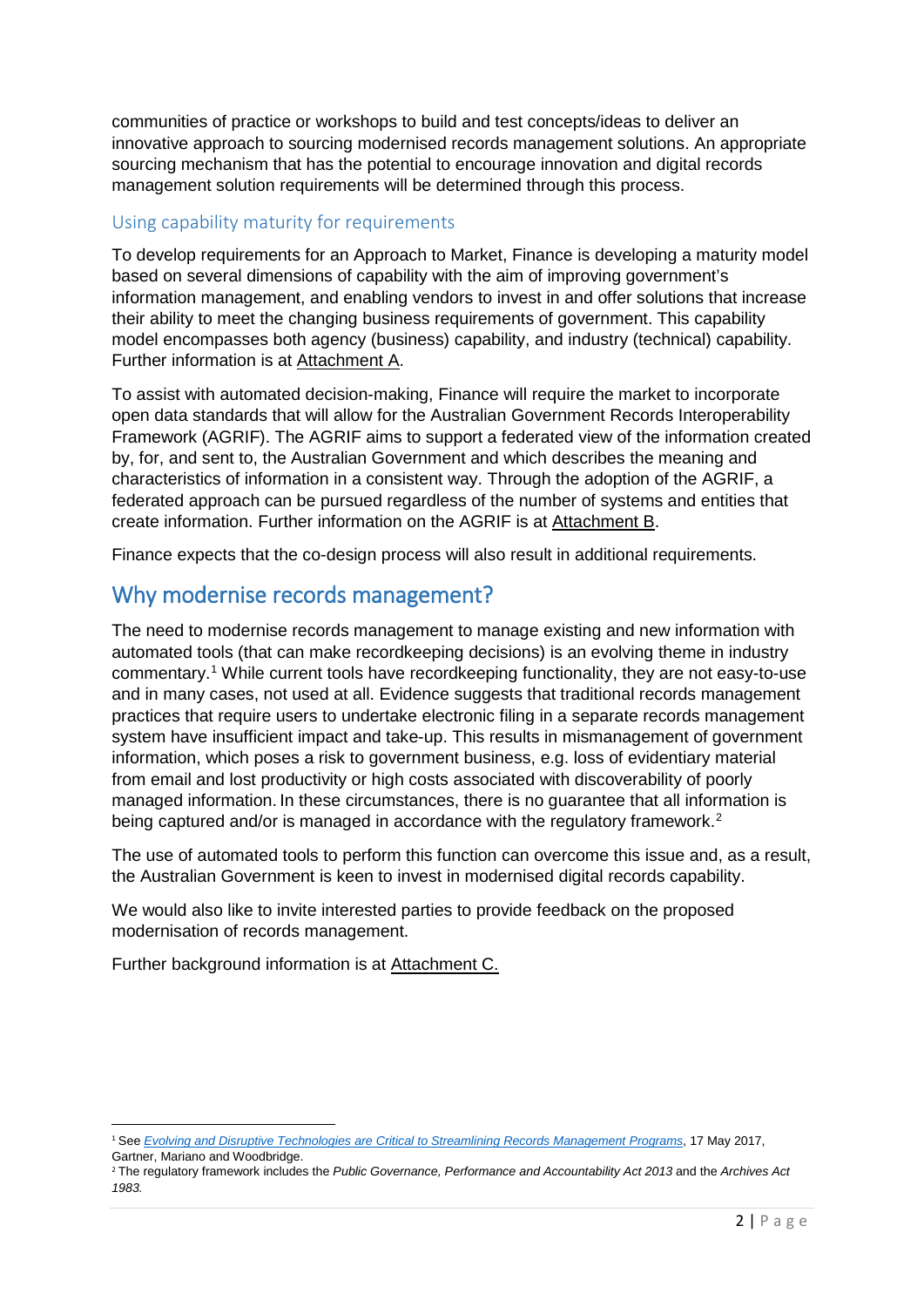# Digital Records Transformation: Records management capability for the Australian Government

Capability-based planning is an architectural pattern that expresses the business needs of organisations in terms that are readily understandable by business and information technology areas. It is useful to think about an organisation's business in capability terms because it can identify common requirements across organisations – allowing for the identification of common and shared service requirements – and because it is possible to use capability planning as the basis for maturity modelling – so that the needs of diverse organisations with related requirements can be understood.

The capability dimensions for developing Australian Government records management maturity are still in draft form, but encompass attributes such as IT Infrastructure and Tools; Identity and Security; Use and Re-use; Culture, Governance, Data and Frameworks. The exact nature of these dimensions and how they might be developed within entities, and within products, will be a subject for the co-design process. At this stage, we expect that there will be an overall capability maturity framework and plan for the Australian Government, and individual entity maturity would be assessed against this.

Capability-based planning will break down the requirements for records management into dimensions, and then each dimension into increments. This makes it possible to identify where investment and efforts needs to be targeted, and permits a nuanced view of an organisation's maturity in a particular capability area. Different organisations are more or less mature in different dimensions and this means that they have different needs in order to improve (become more mature) in a particular organisational capability.

Articulating what should be done and what is needed to do it at a high level allows the identification of a target future state and describes the manageable increments that build towards this state. Organisations, such as Australian Government entities and technology sector companies, can then identify the current state of their organisation or their products in terms of capability maturity in order to create a common way of identifying technology requirements and a common set of expectations. The result of this will be better procurement outcomes for everyone involved.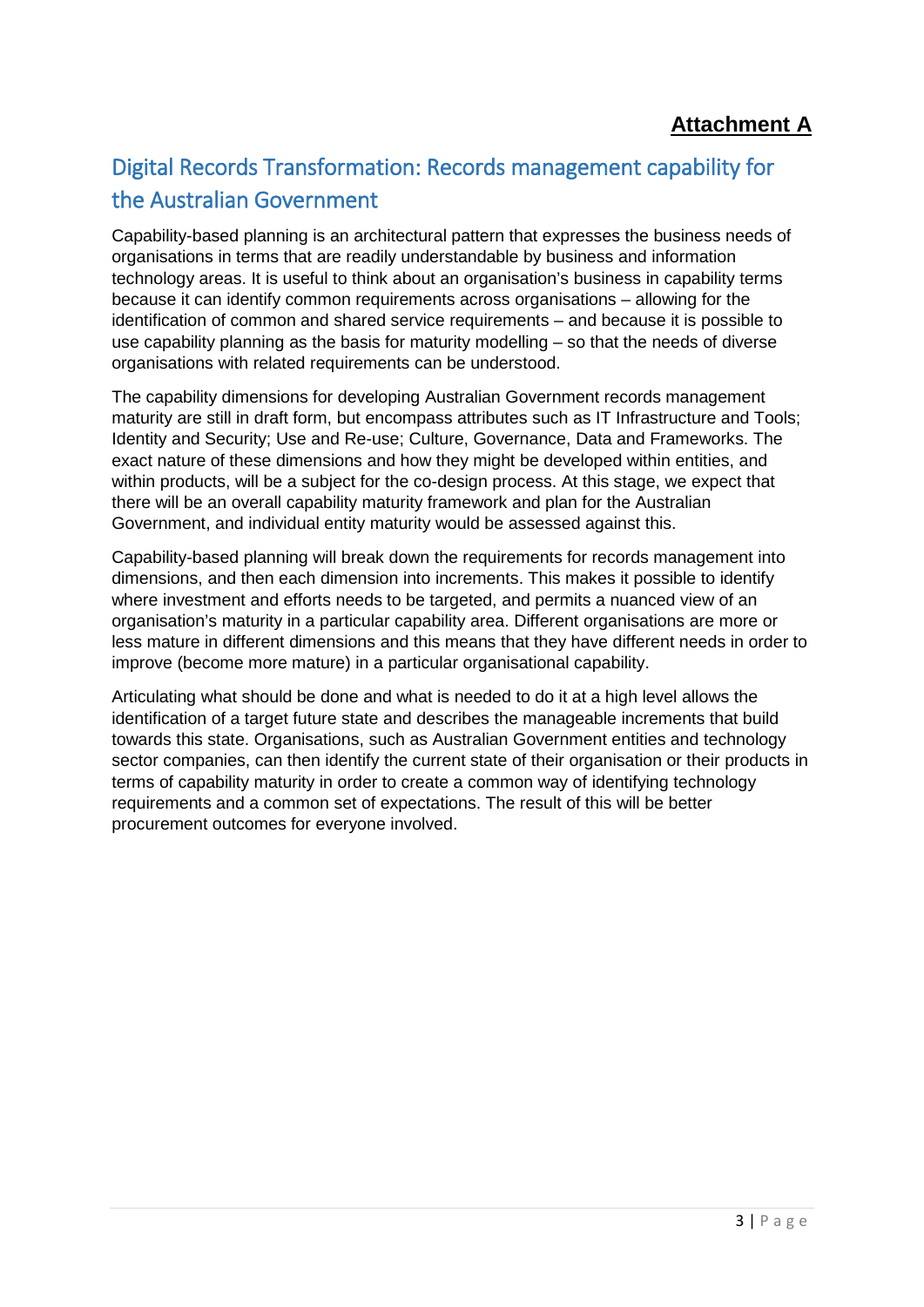# Digital Records Transformation: Australian Government Records Interoperability Framework

Enabling a federated view of the information created by, for, and sent to, the Australian Government is central to achieving an effective transformation of records management practice.

Describing the meaning and characteristics of information in a consistent way makes it possible to achieve a federated view, despite the proliferation of systems and entities that create information. If this description is able to persist over time, and to be integrated into the everyday user experiences of the Australian Public Service, further innovation will become possible. This innovation will ideally include the ability to search and exchange data and information across all agencies, regardless of how something is described or where it is stored, subject to the legislation and other frameworks that exist.

The Australian Government Records Interoperability Framework (AGRIF, 'the Framework') is a system of related semantic ontologies that describe the structure, functions, and activities of the Australian Government, providing sufficient context for the effective use, including but not limited, to management of Australian Government information assets. It complies with the World Wide Web Consortium's Web Ontology Language (OWL2) recommendation and is compatible with other recommendations and existing domain ontologies for archival and preservation processes.[1](#page-3-0)

The AGRIF is a key element for Digital Records Transformation. Adopting AGRIF will require changes in the technology provided, but will also allow for more effective integration.

<span id="page-3-0"></span> <sup>1</sup> See [http://www.linked.data.gov.au/def/agrif/.](http://www.linked.data.gov.au/def/agrif/)